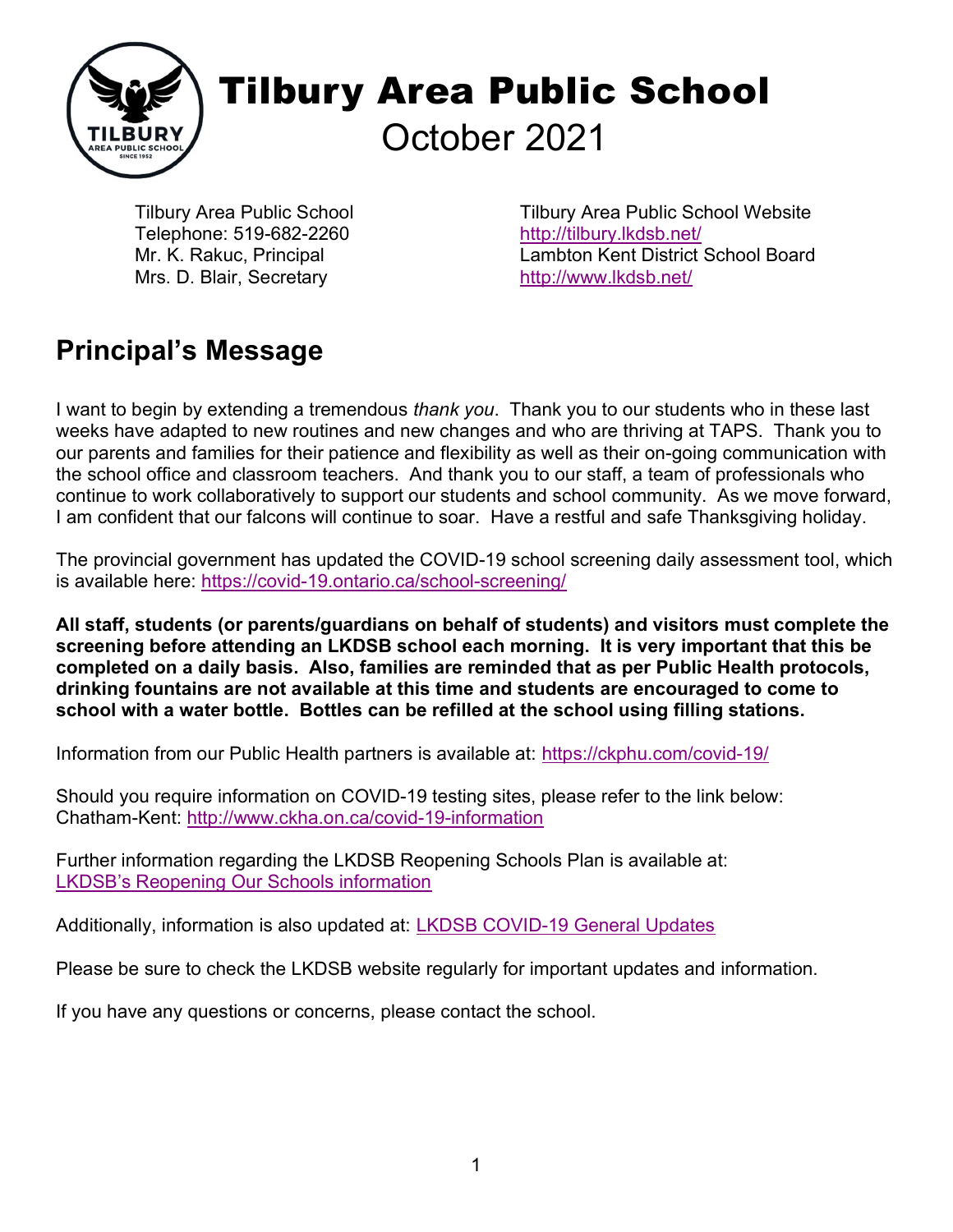# 2021 LKDSB School Climate Survey

Every voice counts.

We want students and parents/guardians to share your thoughts about our school climate and whether you consider our school to be a safe and welcoming environment.

The Lambton Kent District School Board is conducting a School Climate Survey October 12-29, 2021 to gather input from students in Grades 4-12, parents/guardians and staff to inform program planning and support safe, welcoming and inclusive school environments. All students in Grades 4-12 will be invited to participate in the online survey during school hours.

Parents/guardians: The LKDSB is committed to community engagement and supporting safe, welcoming and caring learning environments for parents/guardians and community members. Parents/guardians are invited to share their thoughts on the Parent/Guardian School Climate Survey between October 12-29, 2021: https://LKDSB.checkboxonline.com/2021-parents

Parents/guardians are invited to complete one survey per child/school (i.e. if an individual's children attend more than one school, respondents can complete the survey for each school their children attend).

Surveys will be anonymous and individualized results will be kept confidential; however, aggregated school and Board responses will be shared publicly (except in cases where individuals may be identified). It is expected the survey results will be publicly available in Fall 2021. More information about the School Climate Survey is available here: www.lkdsb.net/survey

# Parent Council

Are you interested in joining the school's Parent Council? Our next TAPS Parent Council Meeting is scheduled for Wednesday, November  $10<sup>th</sup>$  at 6:30pm. At this time, this meeting will be held virtually. Please email the principal at krzysztof.rakuc@lkdsb.net if you are interested for further details. Everyone is welcome to attend!

#### Community VTRA - Violence Threat Risk Assessment Protocol

The Lambton Kent District School Board is committed to providing safe learning environments for all students, staff, school visitors, and community members. When a student behaves inappropriately, principals will most often employ progressive discipline strategies to help a student take responsibility for their actions, learn from their mistakes, and make better choices in the future.

In more extreme cases however, when a student's behaviour poses a potential threat to their own or others' well-being, the Community Violence Threat Risk Assessment Protocol (VTRA) supports principals in taking further steps to safeguard everyone.